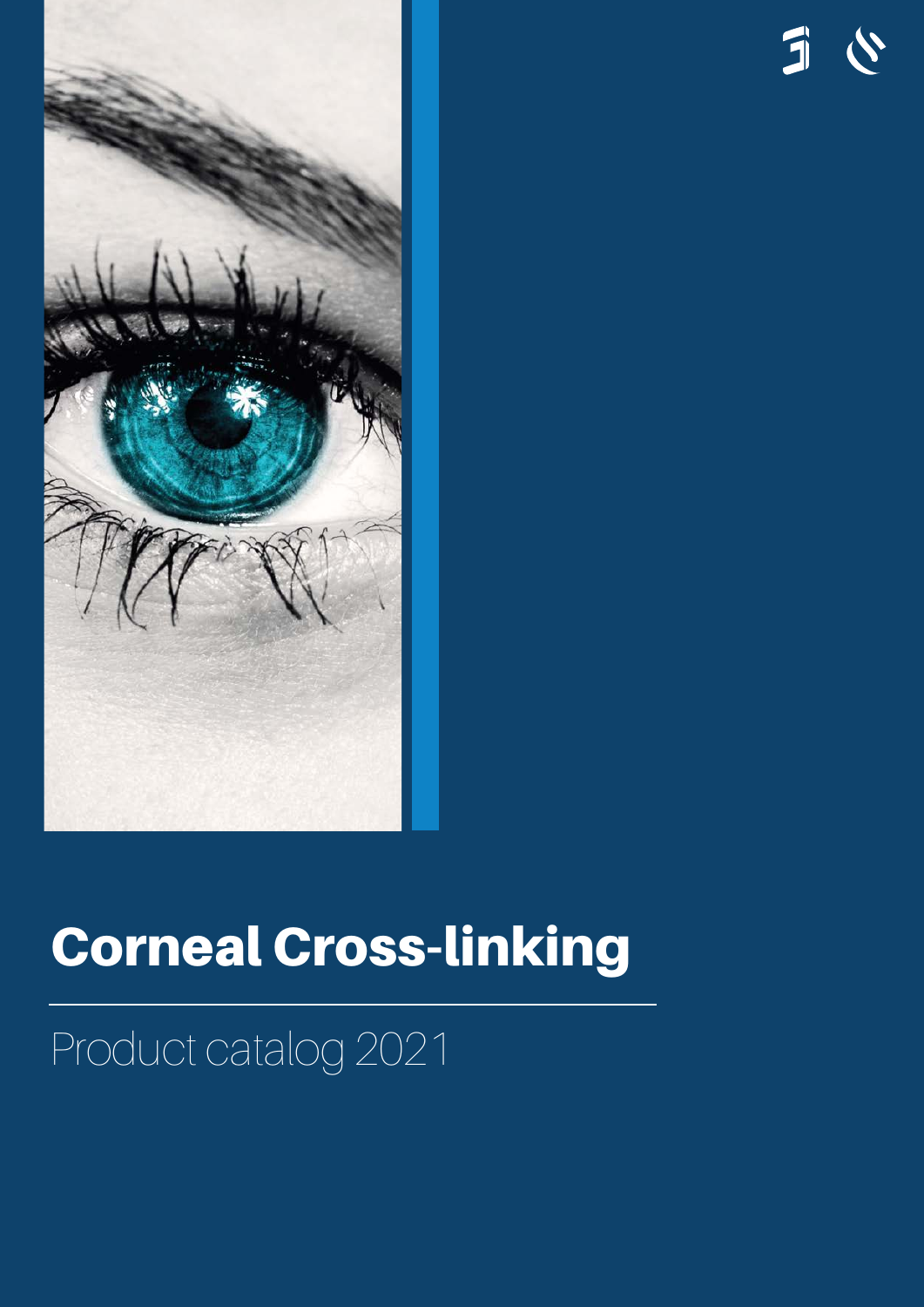

### The complete solution

for your Cross-linking practice

Thanks to its solid field experience and the collaboration with leading ophthalmologists, SERVImed developed a new generation of CF X-LINKER. The new CF X-LINKER was developed with improved technical features, along with a wider treatment range, for a complete and smooth surgical experience.

# Product information  $\epsilon$ Class IIA Medical Device

#### **Technical specifications**

- UV emission: 1-30 mW/cm<sup>2</sup>
- Beam Diameter: 3-12 mm
- Open system, compatible with every riboflavin on the market
- 10'' touchscreen display with a user-friendly interface
- Integrated camera for live procedure view
- Treatment report & database
- USB port for report saving

#### Selectable treatments

- EPI-OFF: Dresden
- Iontophoresis
- EPI-ON: Custom Fast CXL (SERVImed worldwide exclusive)
- Keratitis CXL
- Continuous and pulsed
- User presets

#### **Custom Fast CXL treatment**

- CUSTOMIZED TREATMENT based on patients' corneal parameters
- SAFE: Completely non invasive, EPI-ON treatment;
- INNOVATIVE: Use of Vitamin E TPGS enhanced riboflavin formulations for improved results
- CERTIFIED: International patents, validated by clinical studies and publications, with a 7-year follow up published in Cornea.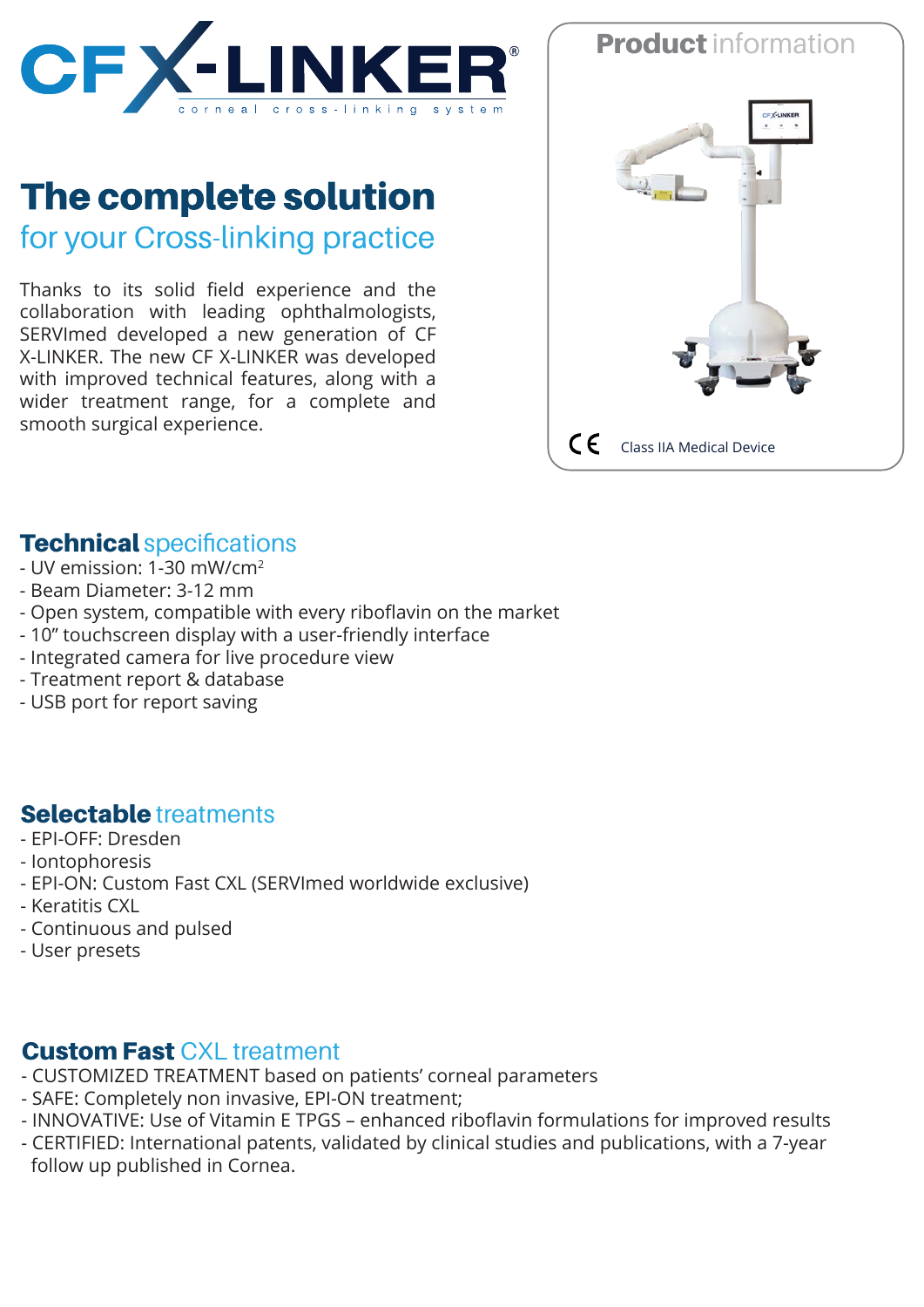

### **Expanded**

### treatment selection

- Dresden EPI-OFF
- Iontophoresis
- EPI-ON: Custom Fast CXL\*
- CXL for infectious Keratitis
- User treatment presets
- Continuous and pulsed UV mode

\*only with RIBOCROSS te® and RIBOFAST ophthalmic solutions.



### **Optimized** user experience

- Open system, compatible with every riboflavin on the market
- 10'' touchscreen display
- Easy to use interface
- Proprietary software
- Mathematical model for customization
- Integrated camera for real time procedure view



### **Smarter** workflow

- Compile, save and print treatment reports directly on the device

- Integrated treatment database for easy reviewing
- Remote assistance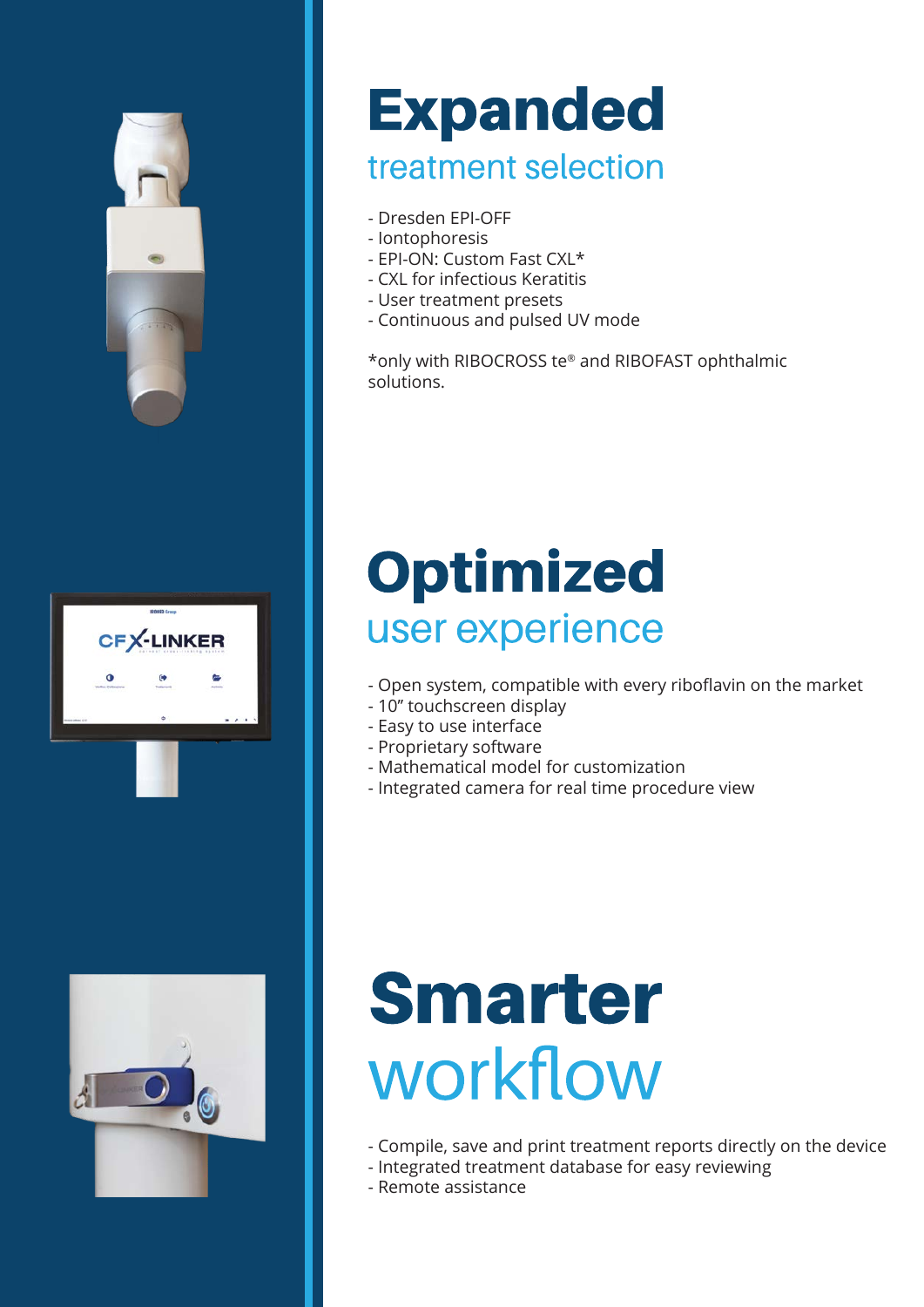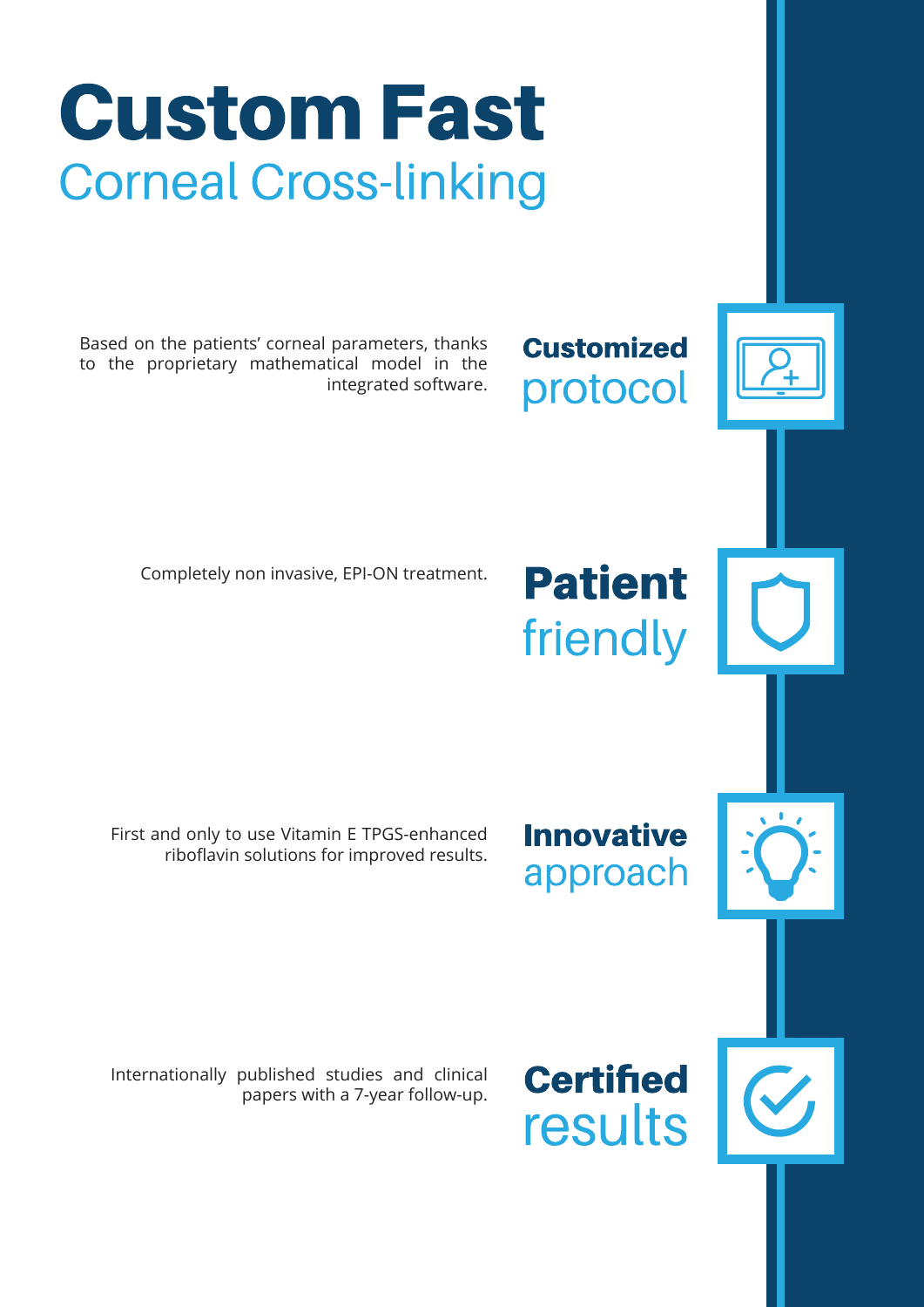## **Riboflavin Solutions**

### RIBOCROSS te®

### Ophthalmic solution

for Corneal Cross-linking

- 10% Dextran
- Patented formulation with penetration enhancer (Vitamin E TPGS)
- Can be used with every CXL protocol and most UV devices on the market
- Can be used in CUSTOM FAST CXL protocol (only with CF X-LINKER System)



### **RIBOFAST**

### Dextran-free ophthalmic solution

for Corneal Cross-linking

- Dextran-free
- Patented formulation with penetration enhancer (Vitamin E TPGS)
- Can be used with every CXL protocol and most UV devices on the market
- Can be used in CUSTOM FAST CXL protocol (only with CF X-LINKER System)